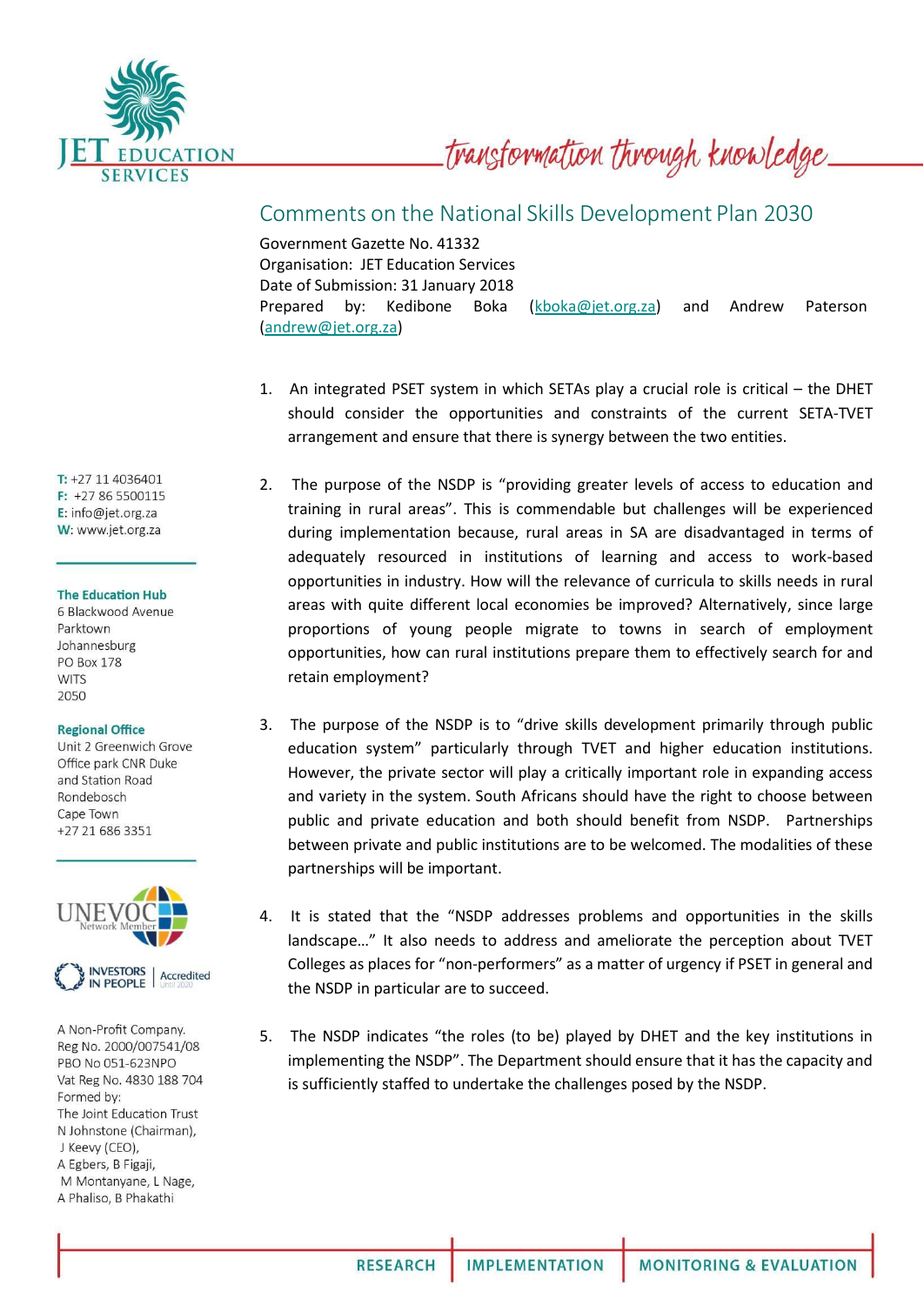- 6. An aim of the NSDP concerns "improving the monitoring and evaluation capacity in the system" to improve accountability. Monitoring and evaluation of the PSET system is critical – how is the current system being monitored? What lessons learnt are currently emerging from this monitoring? What will be done to ensure that stakeholders such as industry and communities "participate actively and articulate their concerns and objectives"? A key consideration will be how the DHET's PSET M&E Framework enables M&E to facilitate improvement to systems.
- 7. Among the Principles and Goals of the NSDP is a "strong focus on workplace learning..." which has been a challenge for students and graduates from TVET colleges. How will this be addressed? The NSDP may provide some indications as to how this will be achieved. Does the Department have any views on incentivising this activity?
- 8. The NSDP intends "Focusing on support systems for learners" this is commendable. Two observations are relevant here: efficiencies can only be improved if learners are made aware of their chosen career pathway and its articulation to higher levels of learning when they commence studying. SETAs should help and encourage students to formulate a career plan from the onset in coordination with the training institution. In addition to providing stipends, SETAs may consider ways of supporting student's career planning while they are doing their WIL/WBE.
- 9. Rationalising the system is a commendable strategy to reduce overlaps between institutional functions. For instance, where SETAs conduct quality assurance responsibilities QCTO and DHET are also doing the same kind of work. There should be clear lines of understanding as to which institutions do what quality assurance for occupational, vocational, or artisan qualifications.
- 10. Evidence based decision making is always important, especially in resourceconstrained times. Accordingly, market information needs to be acquired with participation of broader stakeholders such as industry to determine sectoral skills needs.
- 11. The role of the HEQC and especially the QCTO is pivotal in ensuring the progressive expansion of high standards in the relevant occupational fields notably, in technical and vocational education. The Quality Councils should work very closely with industry on the development of part/qualifications to address supply. A curriculum review cycle should be determined with the inputs from all stakeholders. Currently,